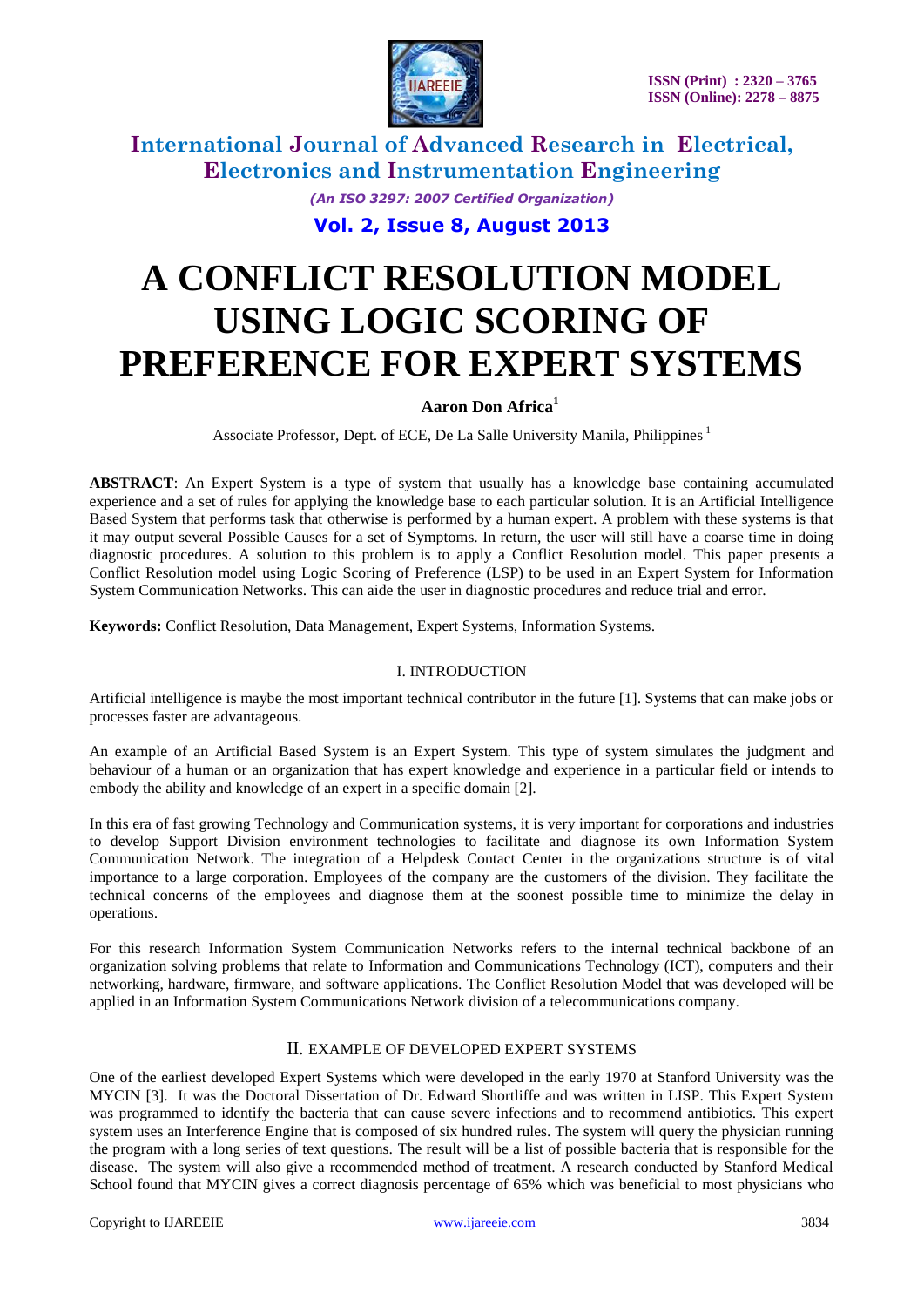

*(An ISO 3297: 2007 Certified Organization)*

### **Vol. 2, Issue 8, August 2013**

are not specialists in that field. This Expert System was never used in practice not because of its weakness in performance but due to its ethical and legal issues on the use of Expert Systems in Medical Diagnosis.

Another example of developed Expert Systems is the Caduceus [4]. It was an Expert System developed by Harry Pople in the University of Pittsburg. It started in the early 1970's. It took a long time to finish and was based on his interviews with Dr. Jack Meyers, one of the top internal medicine diagnosticians. Their intent was to improve the MYCIN Expert System. Instead of focusing on internal medicine, this Expert System can possibly diagnose 1000 diseases.

Another Expert System that was created is the MEXSES [5]. This program is a prototype for environmental screening. This software draws a number of Environmental Impact Assessment Techniques in an attempt to combine the most appropriate elements into one intelligent, comprehensive and knowledge-driven. This Expert System manages a database of project assessments and a geographical database of maps and geo-referenced data. This system provides potential environmental impacts in an early stage. The Expert System draws on broad knowledge and databases on project characteristics based on a hierarchical classification scheme and generic profiles. The system's knowledge base is limited to a few examples of checklists and rules for one problem class.

An additional example of a developed Expert System is IMPACT. It is an Expert System used for environmental analysis screening tool that was developed by the US Department of Energy [6]. This software uses a simplified approach to assess the different kinds of impacts like proximity effects, groundwater effects and water pollution. The software gives its results by giving a tabular written report.

By year 2001, NASA's Artificial Intelligence Group Information Systems Technology Section created the Spacecraft Health Inference Engine (SHINE). This system was designed to operate in a non-simulated environment and to be utilized using C and C++ programming languages [7]. Its knowledge base systems include automatic task planning, diagnosis and other applications which require different software modules based on artificial intelligence concepts and advanced programming techniques. This knowledge base can also be customized to meet the user's own problemsolving representations and techniques.

A publicly available Expert System was developed in 2006 by the Expert Health Data Programming called the STD Wizard [8]. It is used for determining which vaccinations, screening tests and evaluations are recommended which are related to sexually transmitted diseases. The information included in this Expert System is based on the Centers for Disease Control and Prevention "Sexually Transmitted Diseases Treatment Guidelines – 2006". This Expert System is web-based and asks a series of questions to the user. There could be 100 questions but the Expert System usually asks about 20.

A challenge in these Expert Systems is Conflict Resolution. If two or more rules in the Interference engine gave a high output, which one will you fire. Few techniques were attempted to solve this problem [9]. One of them was the Means End Analysis (MEA). It was first introduced in General Problem Solver [10]. This search process over the problem space aims to combine aspects both forward and backward reasoning. This approach focused problem-solving on the actual differences between the current state and that goal or calculate the difference between each available option and the goal state. A disadvantage of this is if used in an Expert System is the definition of a goal state. The rules were that goal state that was defined will be fired without consideration to the unfired rules which still have a chance to be the Possible Cause (PC). This paper will present a new Conflict Resolution Model for Expert Systems. It will be applied in Information System Communication Networks.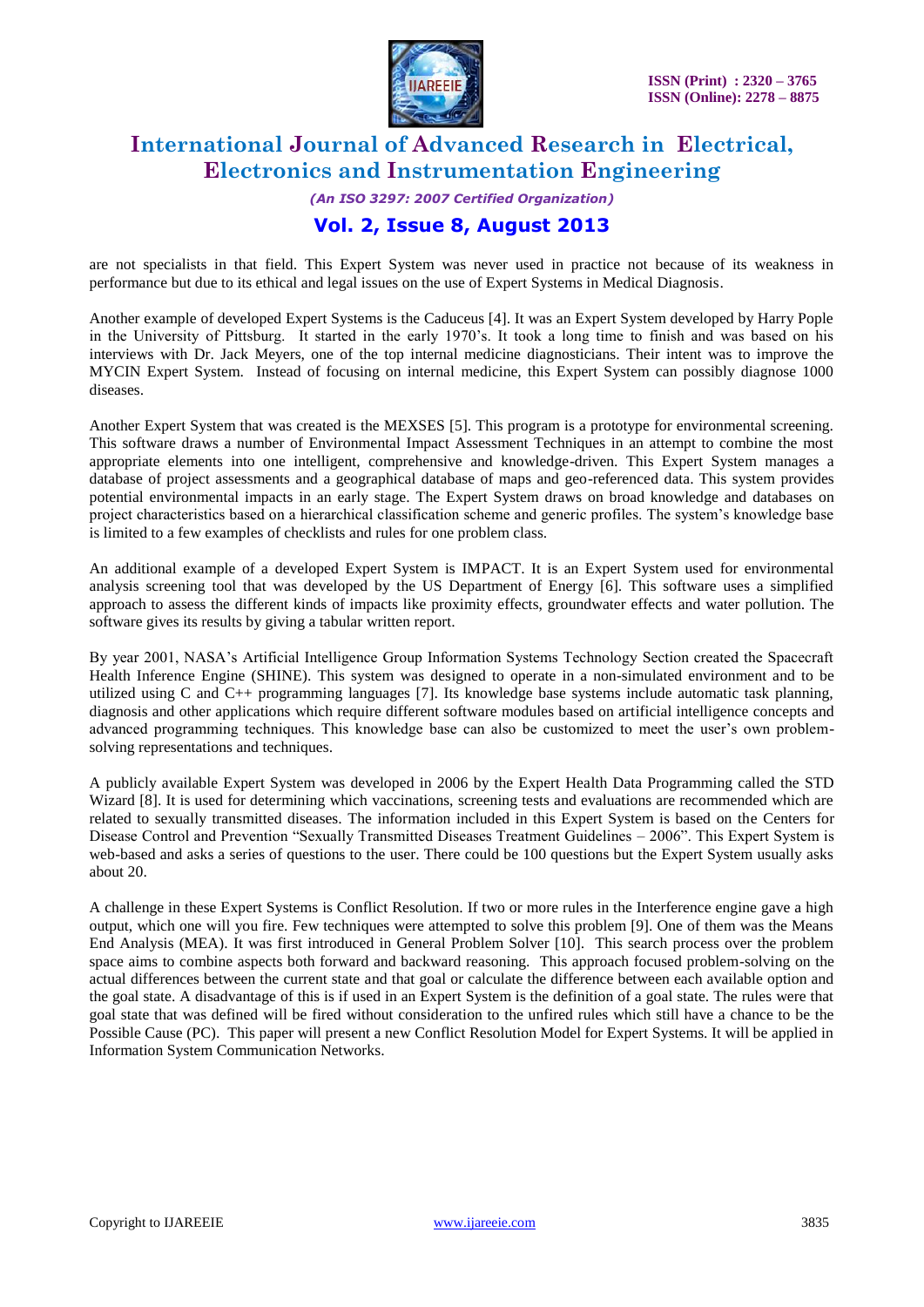

*(An ISO 3297: 2007 Certified Organization)*

### **Vol. 2, Issue 8, August 2013**

#### III. CONFLICT RESOLUTION MODEL

The Logic Scoring of Preference (LSP) model is basically used for evaluating complex hardware and software systems like websites. This model was re-engineered by the author to be used as a Conflict Resolution model. This is the first time that it was used in an Expert System. It was used to give a weight to the ones an Expert System has suggested to what the most probable cause.

This model was used on the rules an Expert System. The algorithm on how to incorporate it from website ranking to Quandary weighting for expert systems was originally developed by the author Different input parameters may give different probable causes of problems. As in real applications, given different symptoms, a human expert may have different suggestions to a problem and give percent sureness to might have caused the problem [11]. The Conflict Resolution Model algorithm will give the weight. This algorithm can be used in formulating the relationships of the symptoms of the problems, in which symptoms have sub symptoms with different credence relationships.

| Operation        | Symbol       | d      |
|------------------|--------------|--------|
| Disjunction      | D            | 1.0000 |
| Strong $QD(+)$   | $D++$        | 0.9375 |
| <b>Strong QD</b> | D+           | 0.8750 |
| Strong $QD(-)$   | $D^{+-}$     | 0.8125 |
| Medium QD        | DA           | 0.7500 |
| Weak $QD(+)$     | $D^{-+}$     | 0.6875 |
| Weak QD          | D-           | 0.6250 |
| Square Mean      | SQU          | 0.6232 |
| Weak $QD(-)$     | $D-$         | 0.5625 |
| Arithmetic Mean  | $\mathsf{A}$ | 0.5000 |
| Weak QC(-)       | $C -$        | 0.4375 |
| Weak QC          | $C-$         | 0.3750 |
| Geometric Mean   | <b>GEO</b>   | 0.3333 |
| Weak $QC(+)$     | $C+$         | 0.3125 |
| Medium QC        | CA           | 0.2500 |

#### **Table I Symbols and Parameters of the ANDOR Function [12]**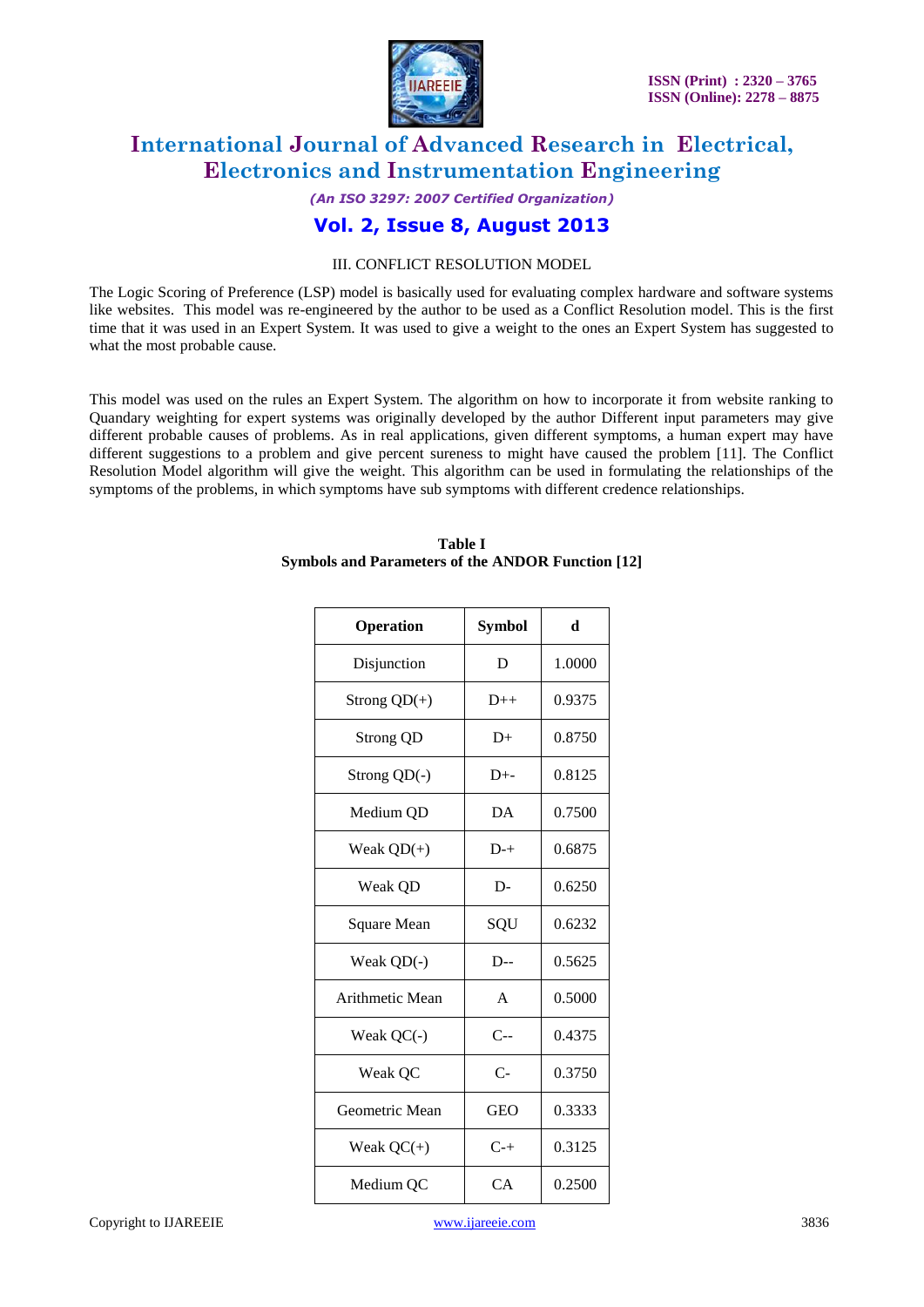

*(An ISO 3297: 2007 Certified Organization)*

## **Vol. 2, Issue 8, August 2013**

| Harmonic Mean  | <b>HAR</b> | 0.2274 |
|----------------|------------|--------|
| Strong $QC(-)$ | $C_{+-}$   | 0.1875 |
| Strong QC      | C+         | 0.1250 |
| Strong $QC(+)$ | $C_{++}$   | 0.0625 |
| Conjunction    | C          | 0.0000 |

The degree of simultaneity *r* is represented by this equation:

$$
r = \rho(d) = \frac{-0.742 + 3.363 d - 4.729 d^{2} + 3.937 d^{3}}{d(1-d)}
$$

An example is when the operation is an Arithmetic Mean, the value of *d* is 1 and the value of *r* will be 0.5.

The strength of the model over merely additives resides in the power to deal with different logical relationships and operators to reflect the evaluation needs [12]. This strength is advantageous to the Expert Systems which have a Problem and Symptoms relationship. The final products of these systems are Problems with different types of symptoms wherein these symptoms are related with each other. Depending on the number of symptoms, the parameters used for the quandary weight are being selected in the relationship table in the database.

The Algorithm of the Conflict Resolution Model is as follows:

- 1) Obtain the percent sureness inputted by the user.
- 2) Match the corresponding percent sureness to its equivalent Symptom.
- 3) Initialize the value of the initializing variable *A* as the feature of the Elementary Preference *Ei*. Let *L* be the function for evaluating the Elementary Preference *Ei*.
- 4) Determine the number of features in the aggregation block as *N*. Its value is the number of Conditions necessary to satisfy the Symptoms.
- 5) Obtain *W* which is the weight of the specific feature by dividing 100 to the number of features in the aggregation block *N.*
- 6) Determine the value of degree of simultaneity *r* by matching its andor functions to *L*.
- 7) Substitute the values to  $e_0 = (W_1 E_1^r + ... W_k E_k^r)^{1/r}$  the result of the equation will be the weight for the Possible Cause.
- 8) Repeat for all the Possible Causes that satisfies the Symptoms.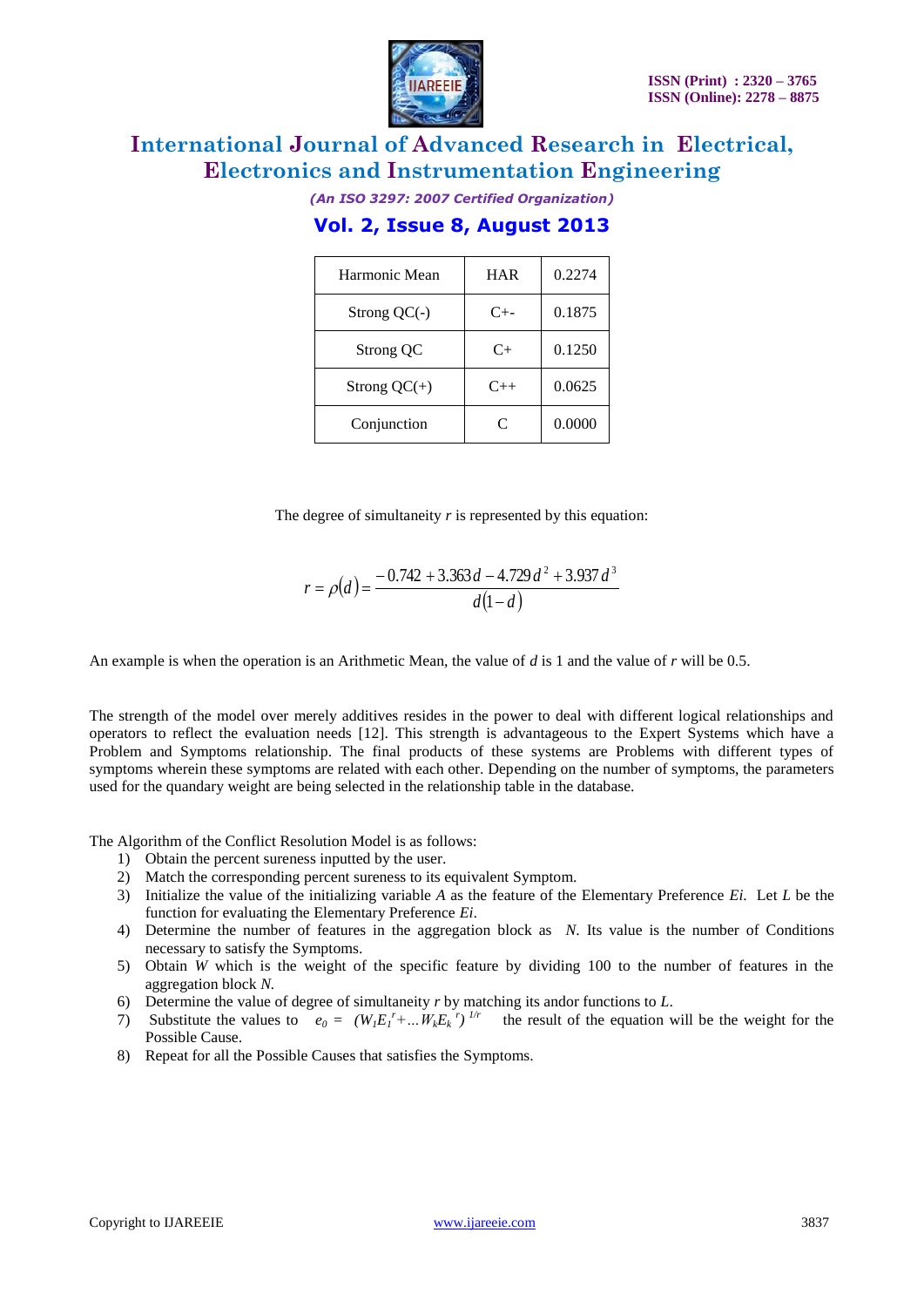

*(An ISO 3297: 2007 Certified Organization)*

# **Vol. 2, Issue 8, August 2013**

#### IV. DATA AND RESULTS

#### *A. Rules of the Expert System from the algorithm*

The Algorithm and the Conflict Resolution Model will be tested and validated using actual Data. The Data are the problems encountered by a Network Support Division or Information System Communication Networks of a telecommunications company. For Confidentiality purposes, the actual name of the company will not be disclosed.

| ID              | <b>Symptom</b>                            |
|-----------------|-------------------------------------------|
| S <sub>1</sub>  | Conflict with TSR Running Program         |
| S <sub>2</sub>  | <b>Computer Virus Message</b>             |
| S <sub>3</sub>  | Computer Motherboard beeps                |
| <b>S4</b>       | Memory Overflow message appears           |
| S <sub>5</sub>  | Error message regarding autoexec.bat      |
|                 | or config.sys                             |
| S <sub>6</sub>  | <b>USB</b> Virus message                  |
| S7              | To many programs running on startup       |
| S <sub>8</sub>  | The URL Cannot be accessed                |
|                 | through the MDB Portal                    |
| S9              | <b>Network Connection Error Appears</b>   |
| S <sub>10</sub> | Mapped Drive Cannot                       |
| S <sub>11</sub> | <b>MOM Alerts on Server: SVREBPPDBS01</b> |
| S <sub>12</sub> | MOM Alerts on Server: SVREBPPEBS32        |
| S <sub>13</sub> | SVR-MDBSPPS-01 Cannot be accessed         |
| S <sub>14</sub> | SVRMDBADDC12 Cannot be accessed           |
| S15             | CPU hangs                                 |
| S <sub>16</sub> | Clicking anything can take minutes before |
|                 | computer response                         |
| S17             | Computer cannot recognize Mc Afee         |
| S <sub>18</sub> | Video Card Slot is loose                  |
| S <sub>19</sub> | Printer Error Light Blinks                |
| S <sub>20</sub> | CPU Turns off few minutes after opening   |
| S <sub>21</sub> | CPU Clock keeps on Changing               |

#### **Table II Table of Symptoms**

| <b>Table III</b><br><b>Table of Possible Causes</b> |                                                   |  |
|-----------------------------------------------------|---------------------------------------------------|--|
| ID)                                                 | Symptom                                           |  |
| PC <sub>1</sub>                                     | <b>MOM Alerts Critical Error</b>                  |  |
| PC <sub>2</sub>                                     | <b>MOM</b> Alerts on Application                  |  |
| PC <sub>3</sub>                                     | Kronos Error                                      |  |
| PC <sub>4</sub>                                     | Domain Server Unavailable                         |  |
| PC <sub>5</sub>                                     | OS Disk Error config.sys                          |  |
| PC <sub>6</sub>                                     | File Cannot Be Copied                             |  |
| PC <sub>7</sub>                                     | Public Folder Cannot Be Accessed                  |  |
| PC <sub>8</sub>                                     | <b>Cannot Access Application Error MDB Portal</b> |  |
|                                                     |                                                   |  |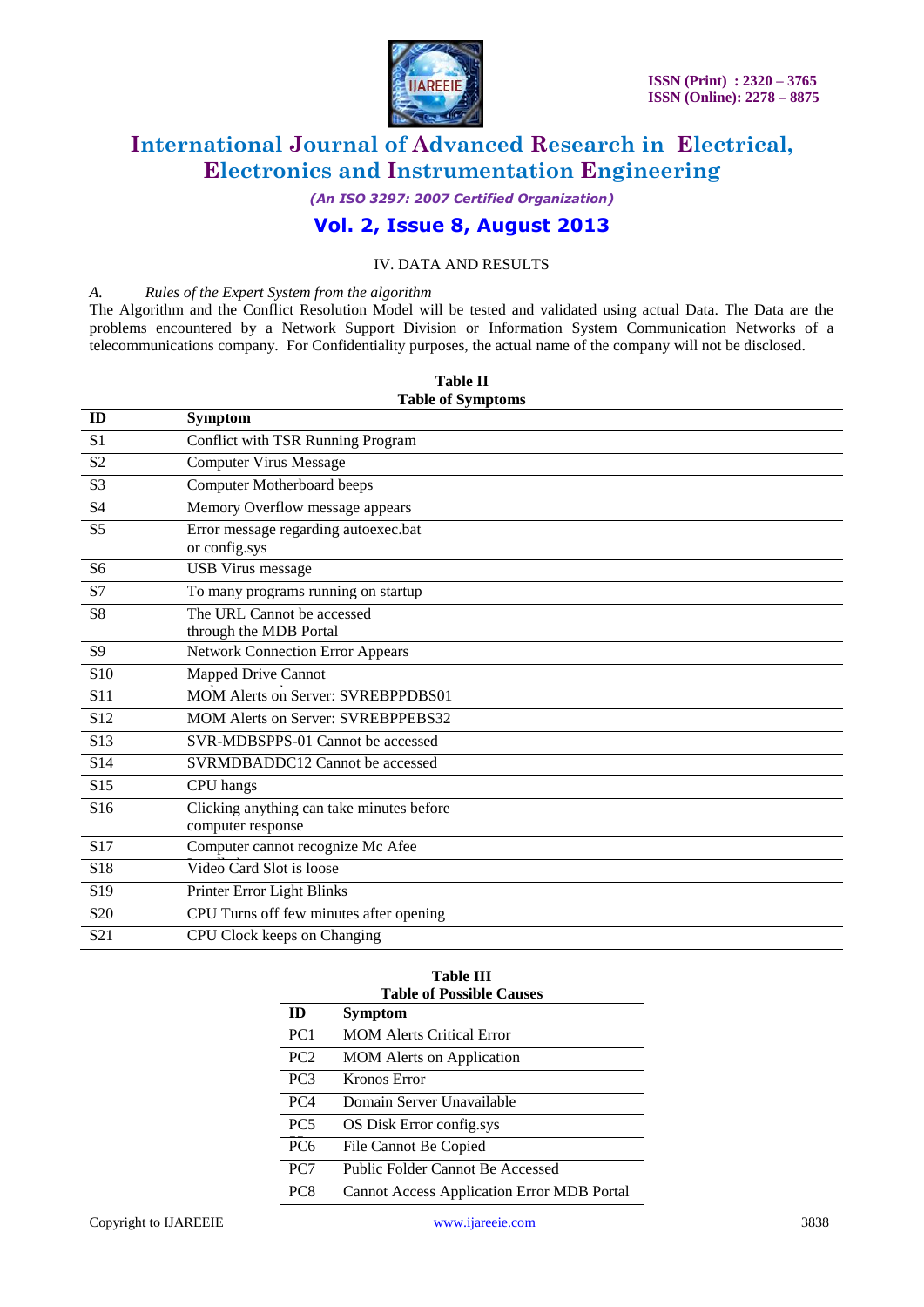

*(An ISO 3297: 2007 Certified Organization)*

# **Vol. 2, Issue 8, August 2013**

| List Of Symptoms and Possible Cause (PC) |                                                                                 |  |
|------------------------------------------|---------------------------------------------------------------------------------|--|
| <b>Possible Cause:</b>                   | PC1: MOM Alerts Critical Error                                                  |  |
| <b>Symptoms:</b>                         | S8: The URL Cannot be accessed                                                  |  |
|                                          | through the MDB                                                                 |  |
|                                          | S9: Network Connection                                                          |  |
|                                          | <b>Error Appears</b>                                                            |  |
|                                          | S12: MOM Alerts on Server:                                                      |  |
|                                          | SVREBPPEBS32                                                                    |  |
| <b>Possible Cause:</b>                   | <b>PC1: MOM Alerts Critical Error</b>                                           |  |
| <b>Symptoms:</b>                         | S1: Conflict with TSR Running                                                   |  |
|                                          | Program                                                                         |  |
|                                          | S4: Memory Overflow message                                                     |  |
|                                          | appears                                                                         |  |
|                                          | S8: The URL Cannot be accessed                                                  |  |
|                                          | through the MDB                                                                 |  |
|                                          | S10: Mapped Drive Cannot be                                                     |  |
|                                          | accessed                                                                        |  |
|                                          | S11: MOM Alerts on Server:                                                      |  |
|                                          | SVREBPPDBS01                                                                    |  |
|                                          | S19: Printer Error Light Blinks                                                 |  |
|                                          | S21: CPU Clock keeps on                                                         |  |
|                                          | Changing                                                                        |  |
| <b>Possible Cause:</b>                   | PC2: MOM Alerts on Application                                                  |  |
| <b>Symptoms:</b>                         | S5: Error message regarding autoexec.bat or                                     |  |
|                                          | S6: USB Virus message                                                           |  |
|                                          | S21: CPU Clock keeps on Changing                                                |  |
| <b>Possible Cause:</b>                   | PC2: MOM Alerts on Application                                                  |  |
| <b>Symptoms:</b>                         | S13: SVR-MDBSPPS-01 Cannot be accessed                                          |  |
|                                          | S14: SVRMDBADDC12 Cannot be accessed                                            |  |
|                                          | S15: CPU hangs                                                                  |  |
| <b>Possible Cause:</b>                   | PC3: Kronos Error                                                               |  |
| <b>Symptoms:</b>                         | S21: CPU Clock keeps on Changing                                                |  |
| <b>Possible Cause:</b>                   | PC4: Domain Server Unavailable                                                  |  |
| <b>Symptoms:</b>                         | S3: Computer Motherboard beeps                                                  |  |
|                                          | S10: Mapped Drive Cannot be accessed<br>S12: MOM Alerts on Server: SVREBPPEBS32 |  |
|                                          | S15: CPU hangs                                                                  |  |
|                                          | S17: Computer cannot recognize Mc Afee                                          |  |
| <b>Possible Cause:</b>                   | PC4: Domain Server Unavailable                                                  |  |
| <b>Symptoms:</b>                         | S2: Computer Virus Message                                                      |  |
|                                          | S9: Network Connection Error Appears                                            |  |
|                                          | S10: Mapped Drive Cannot be accessed                                            |  |
| <b>Possible Cause:</b>                   | PC5: OS Disk Error                                                              |  |
| <b>Symptoms:</b>                         | S6: USB Virus message                                                           |  |
|                                          | S8: The URL Cannot be accessed through the MDB                                  |  |
|                                          | S9: Network Connection Error Appears                                            |  |
|                                          | S11: MOM Alerts on Server: SVREBPPDBS01                                         |  |
|                                          | S13: SVR-MDBSPPS-01 Cannot be accessed                                          |  |
|                                          | S19: Printer Error Light Blinks                                                 |  |
|                                          | S21: CPU Clock keeps on Changing                                                |  |

# **Table IV**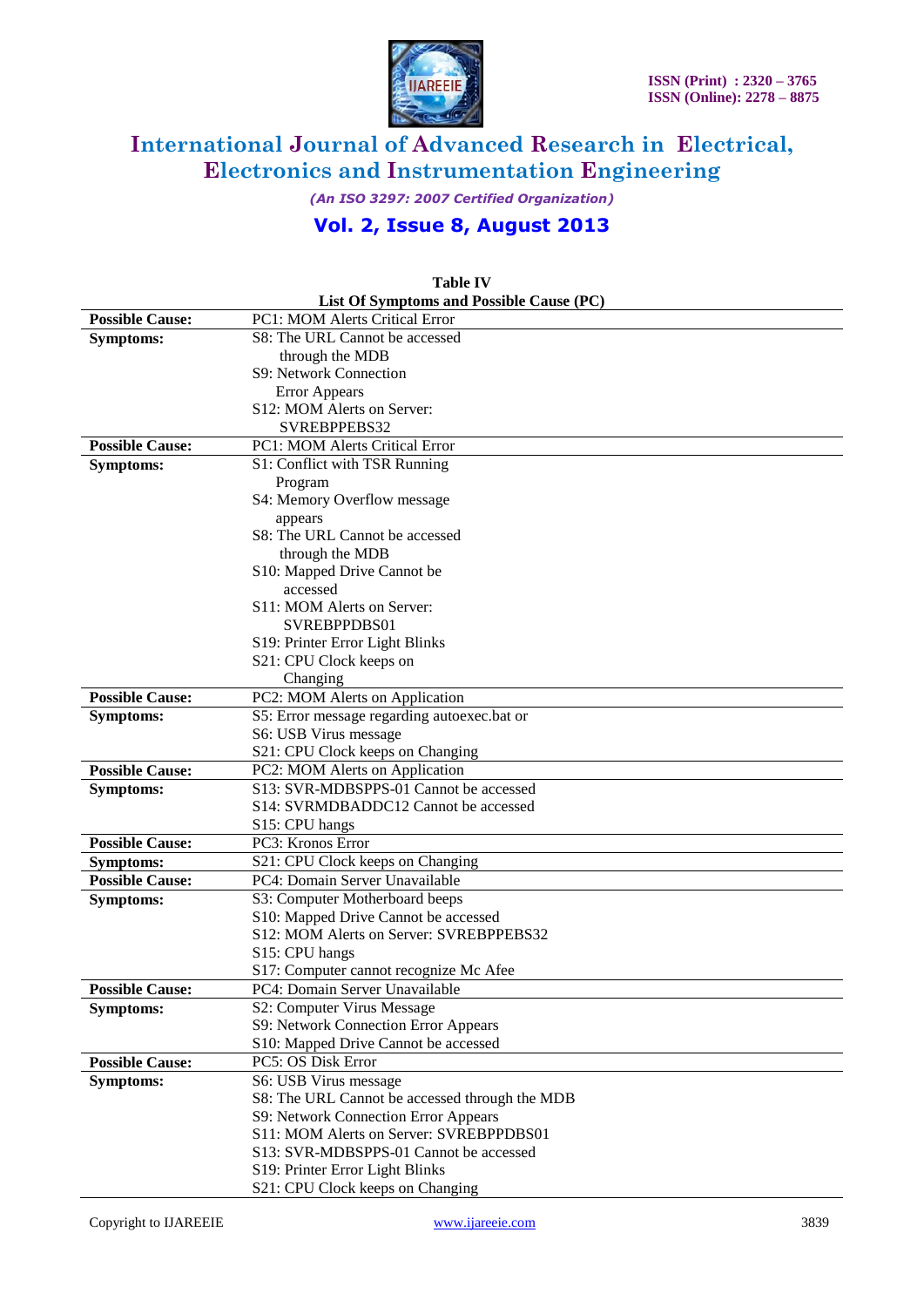

*(An ISO 3297: 2007 Certified Organization)*

# **Vol. 2, Issue 8, August 2013**

| <b>Possible Cause:</b> | PC6: File Cannot Be Copied                     |
|------------------------|------------------------------------------------|
| <b>Symptoms:</b>       | S1: Conflict with TSR Running Program          |
|                        | S6: USB Virus message                          |
|                        | S7: To many programs running on startup        |
|                        | S8: The URL Cannot be accessed through the MDB |
|                        | S13: SVR-MDBSPPS-01 Cannot be accessed         |
|                        | S15: CPU hangs                                 |
| <b>Possible Cause:</b> | PC7: Public Folder Cannot Be Accessed          |
| <b>Symptoms:</b>       | S4: Memory Overflow message appears            |
|                        | S19: Printer Error Light Blinks                |
| <b>Possible Cause:</b> | PC8: Cannot Access Application Error           |
| <b>Symptoms:</b>       | S1: Conflict with TSR Running Program          |
|                        | S10: Mapped Drive Cannot be accessed           |

**Table V**

| <b>Rules of the Expert System</b> |                                                                                  |                |
|-----------------------------------|----------------------------------------------------------------------------------|----------------|
| Rule 1                            | $(S8 = 1) \& (S9 = 1) \& (S12 = 1) \Rightarrow (PC = 1)$                         |                |
| Rule 2                            | $(S1 = 1) & (S4 = 1) & (S8 = 1) & (S10 = 1) & (S11 = 1) & (S19 = 1) & (S19 = 1)$ | $(S21 = 1)$ => |
|                                   | $(PC = 1)$                                                                       |                |
| Rule 3                            | $(S5 = 1) \& (S6 = 1) \& (S21 = 1) \Rightarrow (PC = 2)$                         |                |
| Rule 4                            | $(S13 = 1) & (S14 = 1) & (S15 = 1) \Rightarrow (PC = 2)$                         |                |
| Rule 5                            | $(S21 = 1) \Rightarrow (PC = 3)$                                                 |                |
| Rule 6                            | $(S3 = 1) & (S10 = 1) & (S12 = 1) & (S15 = 1) & (S17 = 1) = (PC = 4)$            |                |
| Rule 7                            | $(S2 = 1) \& (S9 = 1) \& (S10 = 1) \Rightarrow (PC = 4)$                         |                |
| Rule 8                            | $(S6 = 1) & (S8 = 1) & (S9 = 1) & (S11 = 1) & (S13 = 1) & (S19 = 1) & (S19 = 1)$ | $(S21 = 1)$ => |
|                                   | $(PC = 5)$                                                                       |                |
|                                   |                                                                                  |                |
| Rule 9                            | $(S1 = 1) \& (S6 = 1) \& (S7 = 1) \& (S8 = 1) \&$                                | $(S13 = 1)$ &  |
|                                   | $(S15 = 1) \Rightarrow (PC = 6)$                                                 |                |
| Rule 10                           | $(S4 = 1) & (S19 = 1) \Rightarrow (PC = 7)$                                      |                |
| Rule 11                           | $(S1 = 1) & (S10 = 1) \Rightarrow (PC = 8)$                                      |                |

Tables 2, 3, 4 and 5 shows the Table of Symptoms, Table of Possible Causes, List of Symptoms and Possible Causes and the rules of the Expert System respectively.

#### *B. Application of the Conflict Resolution Model*

The Conflict Resolution Model is applied in the rules in Table 5. There are instances when symptoms are inputted, different set of Possible Causes will appear. Example when we input S1, S10 and S19. A percent sureness of 100% was inputted for all the symptoms as shown in Figure 1.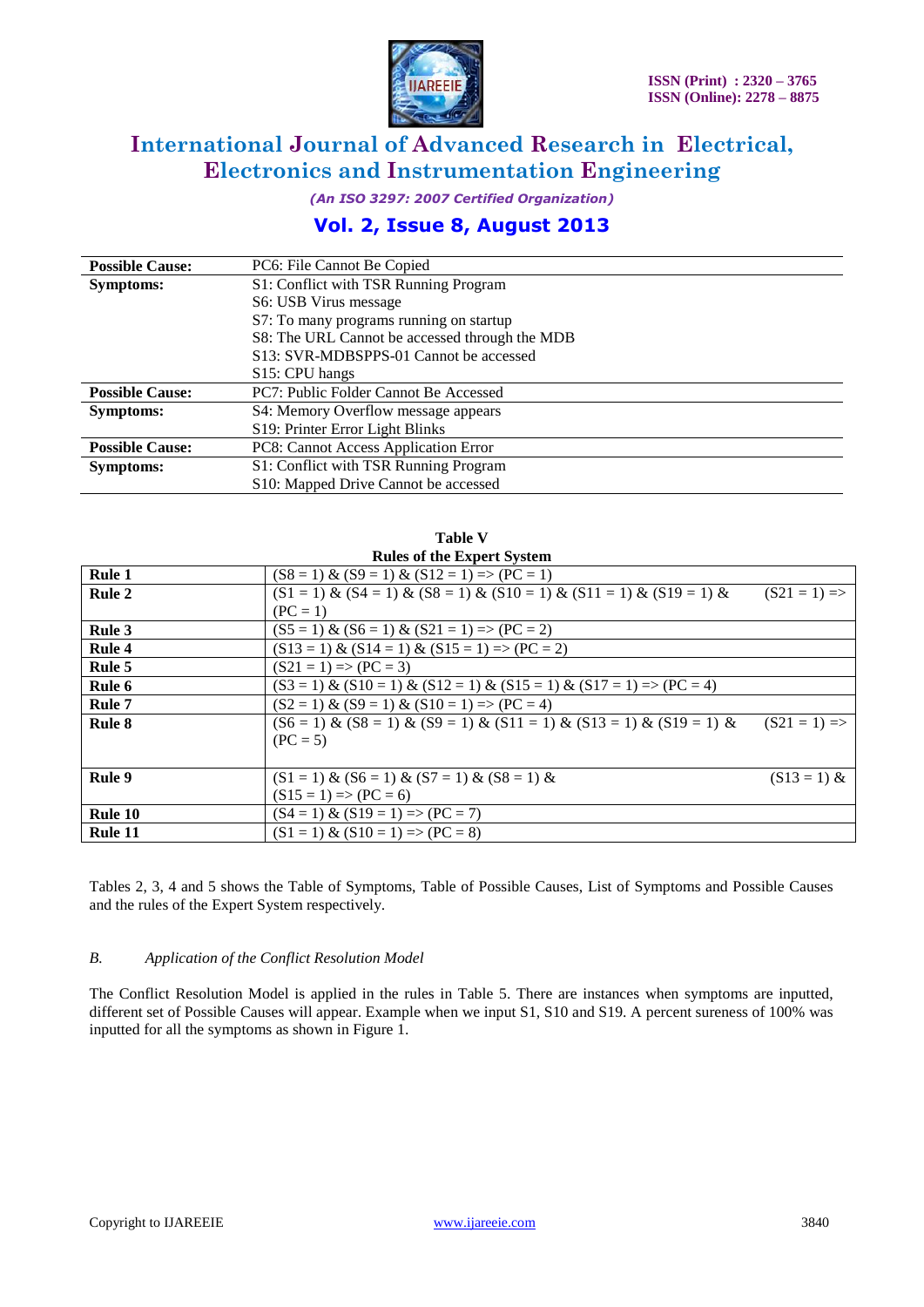

*(An ISO 3297: 2007 Certified Organization)*

# **Vol. 2, Issue 8, August 2013**

Input assosciated Symptoms and corresponding sureness:

| Conflict with TSR Running Program (S1)                            | 1100%<br>$\overline{\phantom{a}}$                            |
|-------------------------------------------------------------------|--------------------------------------------------------------|
|                                                                   |                                                              |
| Mapped Drive Cannnot be accessed(S10)                             | 100%<br>$\overline{\phantom{a}}$<br>$\overline{\phantom{a}}$ |
|                                                                   |                                                              |
| Printer Error Light Blinks (S19)                                  | 100%<br>▼<br>$\overline{\phantom{a}}$                        |
| MOM Alerts on Server: SVREBPPEBS32 (S12)                          |                                                              |
| SVR-MDBSPPS-01 Cannot be accessed. (S13)                          |                                                              |
| SVRMDBADDC12 Cannot be accessed. (514)                            |                                                              |
| CPU hangs (515)                                                   |                                                              |
| Clicking anything can take minutes before computer response (516) |                                                              |
| Computer cannot recognize Mc Afee Installed. (S17)                |                                                              |
| Video Card Slot is loose (518)                                    |                                                              |
| Printer Error Light Blinks (519)                                  |                                                              |
| CPU Turns off few minutes after opening (S20)                     |                                                              |
| CPU Clock keeps on Changing (521)                                 |                                                              |

Fig. I Inputting the Symptoms of the Expert System

Figure 1 shows the user interface to input the symptoms of the Expert System. It has an autocomplete feature to input the symptoms and a select feature for the percentage sureness.

| Do you want to Enter new Symptoms? click                          |                 |  |  |
|-------------------------------------------------------------------|-----------------|--|--|
| Do you want to Start Again? click                                 |                 |  |  |
| Problem Cause                                                     | Quandary Weight |  |  |
| PC4: Network IP Address Conflict other symptoms click             | 14.674703763023 |  |  |
| PC7: Printer Fuser Assembly error other symptoms click            | 32.634981231175 |  |  |
| PC8: Internet Email cannot received/sent other symptoms click 100 |                 |  |  |

Fig. II Output of the Expert System

The Possible Cause 4, 7 and 8 will be suggested by the Expert System as shown in Figure 2. Take note that based on the Conflict Resolution model the PC with rules that have the most number of values to the once inputted will have the higher Quandary Weight; therefore based on the data that is most likely the Possible Cause.



Fig. III Model of the Possible Causes